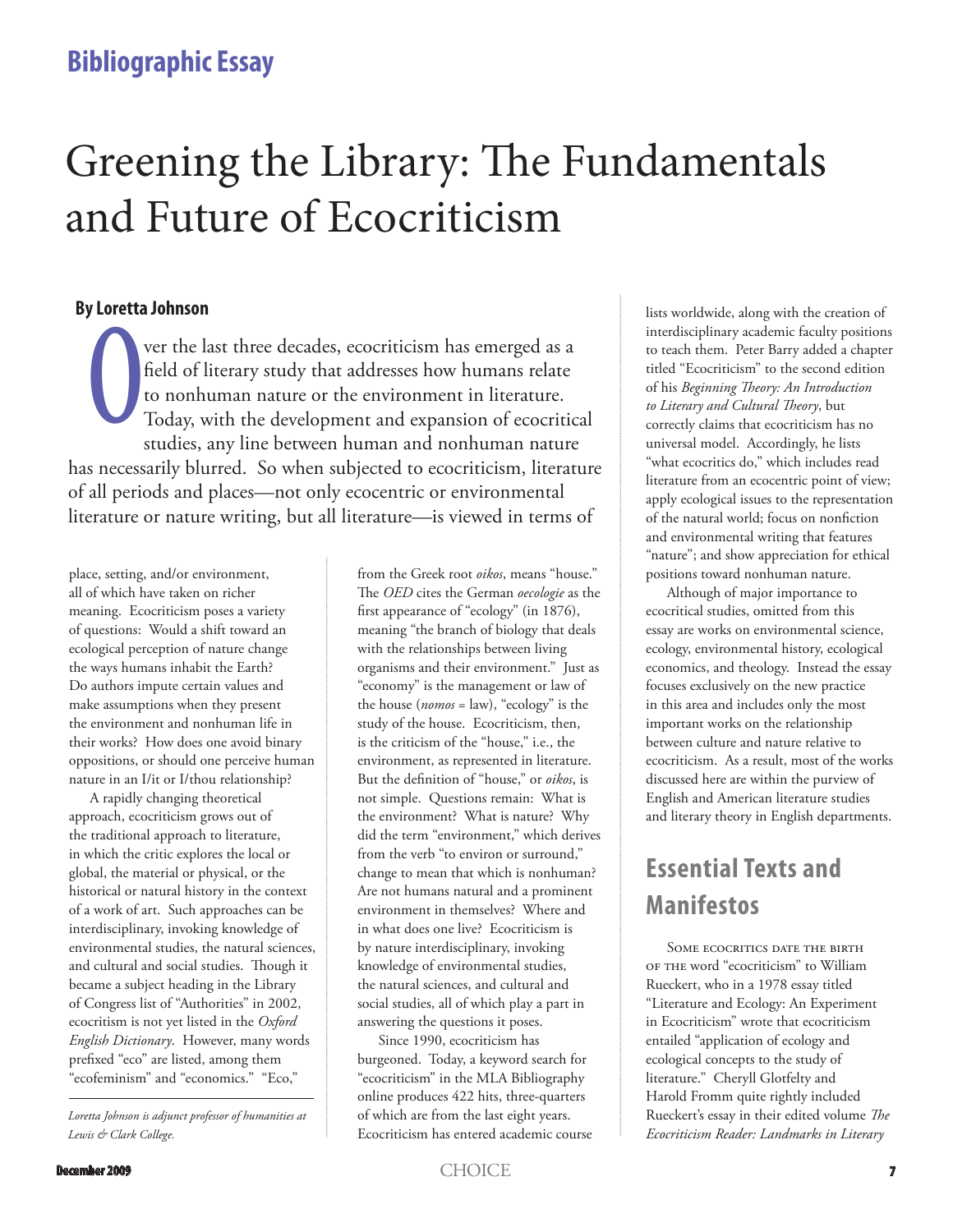*Ecology*, which, more than fifteen years after its publication, remains a benchmark text in the field because of the passion of its contributors, its scholarly breadth and depth, and the diversity of its essays. In a 1989 Western Literature Association meeting, Glotfelty had urged literary critics to develop an ecological approach to literature, one that would focus on the cultural dimensions of humans' relationship to the environment. At the same meeting, Glen Love delivered a speech titled "Revaluing Nature: Toward an Ecological Literary Criticism," and Glotfelty and Fromm included that text in their volume.

Another basic resource that reveals the diversity of ecocritical approaches is *The ISLE Reader: Ecocriticism, 1993-2003*, edited by Michael Branch and Scott Slovic (who is the author of *Going Away to Think*, which looks at ecocritical responsibility). Its nineteen essays cover broad landscapes and are written by top ecocritics in the field. The British counterpart to *The ISLE Reader* is *The Green Studies Reader: From Romanticism to Ecocriticism*, edited by Laurence Coupe, which with its many voices eloquently challenges the notion that nonhuman nature is subordinate to human nature, a belief that is rapidly becoming outdated. The essays in *Green Studies* examine major writers, primarily English, and cover basic genres, making no excuse for political praxis. Like other collections, it makes clear that the perception of the environment in literature is a matter of ethics and survival. Another excellent compilation is *Reading the Earth: New Directions in the Study of Literature and Environment*, edited by Michael Branch et al., which comprises essays that take diverse approaches. The essays in Fiona Becket and Terry Gifford's useful collection *Culture, Creativity and Environment: New Environmentalist Criticism* focus on the politics of environmental crisis. In their study of environmental issues, the contributors look at texts from Ralph Waldo Emerson's *Nature* to the animal stories of German writer Otto Alscher and address a necessary question: what are the goals of ecocriticism at large?

All of Lawrence Buell's work is primary to ecocriticism. His ecocritical approach originated in his outstanding work on Henry David Thoreau, which culminated in 1995 with *The Environmental Imagination: Thoreau, Nature Writing, and the Formation* 

*of American Culture*. In this groundbreaking work, Buell offers four criteria for determining whether a text is environmental: first, "the nonhuman environment is present not merely as a framing device"; second, "the human interest is not ... the only legitimate interest"; third, "human accountability to the environment is part of the text's ethical orientation"; and fourth, "there is some sense of the environment as a process." Buell went on to write *Writing for an Endangered World*, which, more than any of his other books to date, takes the threats to and concerns about the environmental crisis head on. Here he revokes the dualism between nature and humans and approaches both built and unbuilt nature. He also reaches beyond the American nature writers to diverse and global texts. Another of Buell's books, *The Future of Environmental Criticism: Environmental Crisis and Literary Imagination*, emphasizes as essential and necessary a shift in ecocriticism to study built as well as natural environments. In this manifesto, Buell identifies the environmental movement's forays into English departments as the first wave of ecocriticism, a wave that focused on nature writing, ecocentric texts, and natural history. A product of the revived interest in nature writing in the late twentieth century, first-wave ecocriticism gave way to secondwave ecocriticism, which moves from unbuilt to built environments, from wilderness to urban landscapes, and ultimately all space, including "nonspace" (a blank page may be an environment, just as an office cubicle is an environment). In short, ecocriticism defies a neat paradigm or unified methodology typical of, for example, feminist, queer, and postcolonial studies. In fact, should "the environment" come to be considered everything that surrounds anything, we will have no use for ecocriticism.

But for the present, some political praxis is still associated with ecocriticism. In *Ecocriticism*, Greg Garrard measures this by the extent to which one uses, saves, or ignores the environment. In this sense, this work is in the first-wave category. Published in the "New Critical Idiom" series, Garrard's book is useful in its coining categories of how one positions oneself toward the environment. In Garrard's scheme, most ecocritics would probably identify themselves as "environmentalists" or "deep ecologists." Garrard also categorizes the literary loci of the environment: pastoral, wilderness,

apocalypse, dwelling, animals, and the Earth. Along with offering a useful glossary and bibliography, *Ecocriticism* can serve as an introductory textbook in the field. In postmodern studies, the "environment" takes on new meaning. As Garrard points out in a chapter titled "Futures: The Earth," ecocriticism oriented toward nature writing has led to urban and ecojustice revisionism, so much so that he finds it "more productive to think inclusively of environmentality as a property of any text."

Timothy Morton's *Ecology without Nature: Rethinking Environmental Aesthetics*  complements Buell's work by pursuing the nature of nature in ecocriticism. Morton documents the changing definition of the word "nature" and—echoing Buell, to a certain extent—suggests that nature can be anything. Yet ecocriticism, despite its murky borders, continues to be a vibrant and relevant approach to literature, one that promises to stay. *New Literary History*, an online journal that "resists short-lived trends and subsuming ideologies," devoted its summer 1999 issue to ecocriticism, providing a Who's Who and a What's What of the field of ecocriticism as it was then emerging.

Glen Love, a leader in the development of ecocriticism, has been teaching and writing for years with the intent of bringing communication between the natural sciences and the humanities closer together. His *Practical Ecocriticism: Literature, Biology, and the Environment* nicely outlines the issues that the "two cultures" face together. Love demonstrates the consilience or pattern of universal features in nature predicated by evolution and adaptation that serves as a common subject between these large disciplinary areas. Another essential text promoting interdisciplinary study is *Coming into Contact: Explorations in Ecocritical Theory and Practice*, edited by Annie Merrill Ingram et al. Its scholarly essays address the fluidity of boundaries between environment and literature and expand the limits and theory of identity and location. Presenting and stimulating discourse between literature and the natural sciences, this collection takes the reader beyond place or setting to the specifics of swamps, internment camps, and so on.

In *The Greening of Literary Scholarship: Literature, Theory, and the Environment*, editor Steven Rosendale gathers a selection of essays written primarily by professors of American literature. Originating at a 1998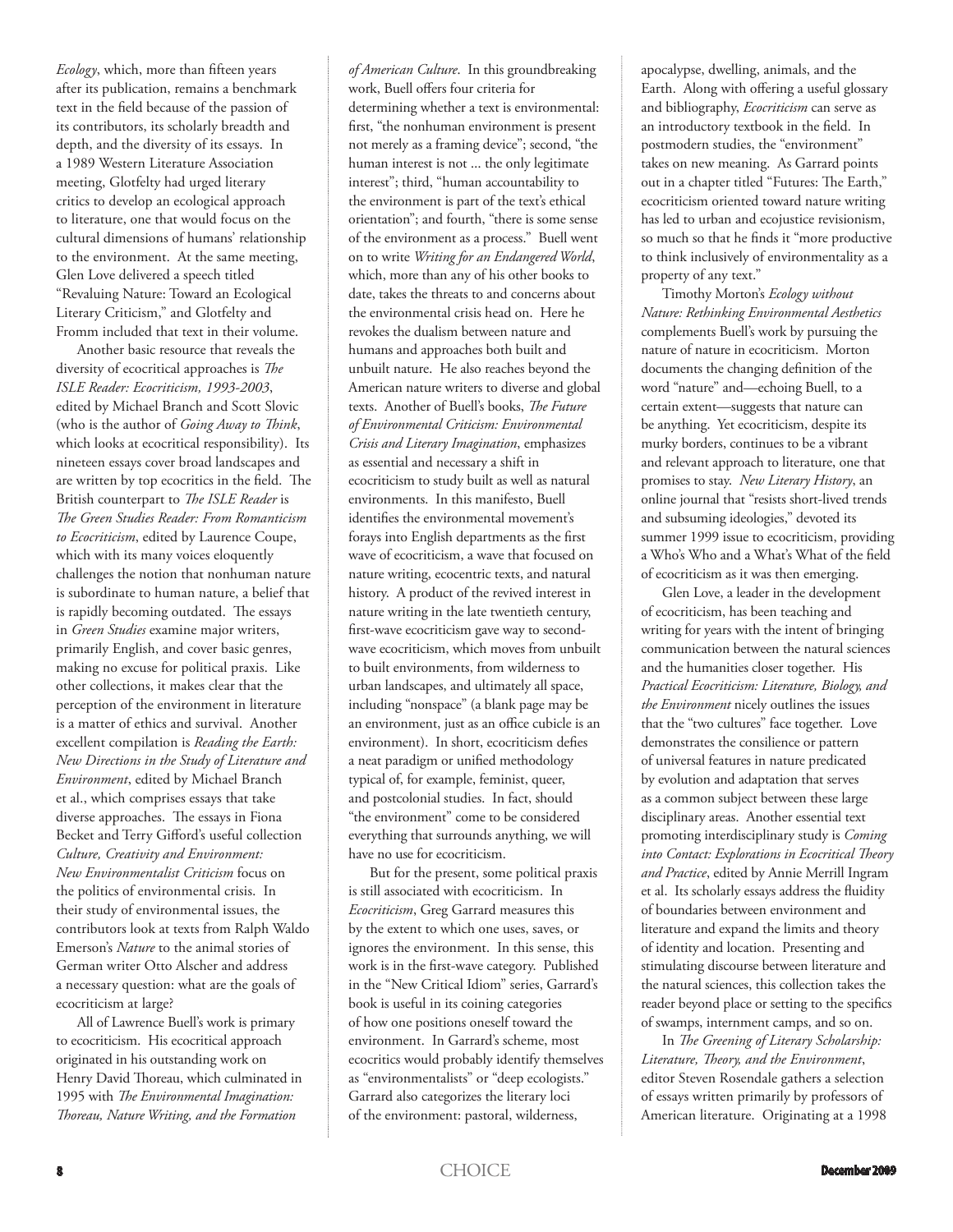conference titled "Representing Place," these thirteen essays concern themselves with an approach to ecocritical studies that can be combined with other methodologies. The collection sets up a dialogue between ecocriticism and historicist, feminist, science fiction, and sublime literary studies. Also not to be overlooked is Patrick Murphy's *Ecocritical Explorations in Literary and Cultural Studies: Fences, Boundaries, and Fields*. Murphy, the founding editor of *ISLE*, here continues an investigation of ecocritical theory that follows from his previous books—*Farther Afield in the Study of Nature-Oriented Literature* and *Understanding Gary Snyder*—in which he blazes new trails in teaching about the environment and enlivening syllabi in English classes. Murphy introduces the value of "one anothering" instead of "othering" when one perceives nature and/ or wilderness. Ursula Heise also creates new ecocritical perspectives in *Sense of Place and Sense of Planet: The Environmental Imagination of the Global*, in which she urges ecocritics to look beyond the immediacy of place and envision the Earth as "our place, our locus," as a place that deserves loyalty and preservation.

#### **Precursors to Ecocriticism**

Moving backward in time to the 1960s and 1970s, one finds a number of important resources on what came to be known as ecocriticism. Two titles are especially important: Leo Marx's *The Machine in the Garden: Technology and the Pastoral Ideal in America* and Raymond Williams's *The Country and the City*. Marx identifies the machine as the advancement of technology in what was considered by many to be the virgin land of America. This classic in the study of American literature exemplifies the fertile ground that gave birth to ecocriticism in the United States. Williams does the same for Britain, and his book is equally revered. Williams focuses on the urbanism that competes with the bucolic English countryside. Joseph Meeker's *The Comedy of Survival: Studies in Literary Ecology* stands not as a precursor but as an early founding text. This groundbreaking work introduces the idea of literary ecology by emphasizing comedy in a discussion of how the natural world strives for survival. In a chapter on *Hamlet*, he innovatively shows that Hamlet's doubts are directed not only at the world of humans.

Four more-recent titles stand out. In *Ecological Literary Criticism: Romantic Imagining and the Biology of Mind*, Karl Kroeber paves the way for sane, inspiring prospects for merging the interests between the arts and the sciences. Although he focuses primarily on the British Romantics, Kroeber makes a compelling case for interdisciplinary study of the impact of the natural world and poetic process. In a similar fashion, Jonathan Bate revisits the claims of natural law and natural right by extending and applying them to the nonhuman existence in his *Romantic Ecology: Wordsworth and the Environmental Tradition*, which complements Buell's work on American Romanticism in *The Environmental Imagination*, mentioned above. Ultimately, Bate identifies the possibility for humans to listen to the environment, the song of the Earth, not in lieu of but in addition to themselves in their environment. In his subsequent work, the scholarly yet beautiful *The Song of the Earth*, Bate expands his ecocritical focus on the Romantics to Coleridge, Byron, Keats, and others and debates whether this Romantic notion of nature is a metaphor for the self rather than a tribute to the biotic world. Looking at how to read literature in terms of its relationship to "nature," major weather, the picturesque and the sublime, dwelling, and human perspectives on nonhumans, *The Song of the Earth* addresses the social liberation of Enlightenment thinking, Cartesian dualism.

Equally important to the revisioning of nature is Carolyn Merchant's outstanding *The Death of Nature: Women, Ecology, and the Scientific Revolution*, which traces the Renaissance shift toward patriarchal authority that expunged the female presence in an Aristotelian, god-permeated universe. Merchant closes the chasm between the cultures of the humanities and the sciences by linking the methods of science to the formation of societal norms.Robert Pogue Harrison's *Forests: The Shadow of Civilization* seeks changes in perceptions of nature by looking at the forest as depicted in Western culture. And Louise Westling's *The Green Breast of the New World* traces

the patriarchal view of nature in Western culture from *Gilgamesh* to the present. As an important precursor to ecofeminist studies, Westling's book followed Annette Kolodny's *The Lay of the Land*, which looks at metaphor and "American life and letters."

Roderick Frazier Nash's *Wilderness and the American Mind*, now in its fourth edition, is a classic study of how wilderness is an idea that needs to be understood before environmentalism can be understood. Nash provides landmark readings of Henry David Thoreau, John Muir, and Aldo Leopold. An important follow-up to Nash's book, Dana Phillips's *The Truth of Ecology: Nature, Culture, and Literature in America* foresees the inevitable development of ecocriticism as a completely interdisciplinary study, engaging new debates between the two worlds of science and the humanities.

## **Nature Writers and the Literature on Them**

Ecocriticism developed because scholars in English departments began to question why nature writing was traditionally poorly represented in course syllabi. Henry David Thoreau has, of course, been the exception, and the excellent recent studies of this canonical writer include *More Day to Dawn: Thoreau's*  Walden *for the Twenty-First Century*, edited by Sandra Harbert Petrulionis and Laura Dassow Walls; it includes Robert Cummings's refreshing ecocritical essay "Thoreau's Divide: Rediscovering the Environmentalist/Agriculturalist Debate in *Walden*'s 'Baker Farm.'" More recent works include, most notably, Rachel Carson's *Silent Spring,* an exposure of the environmental hazards of DDT, which first appeared in 1962 and inaugurated twentieth-century environmentalism. *Silent Spring* continues to be a classic in environmental nonfiction, as do the writings of California naturalist John Muir. Among them is Muir's *The Story of My Boyhood and Youth*, which predates Carson's groundbreaking work by a half century. Ecocritics have scooped up Muir, particularly his campaigns against damming the Hetch Hetchy River in the Sierra Nevadas. Terry Gifford's *Reconnecting with*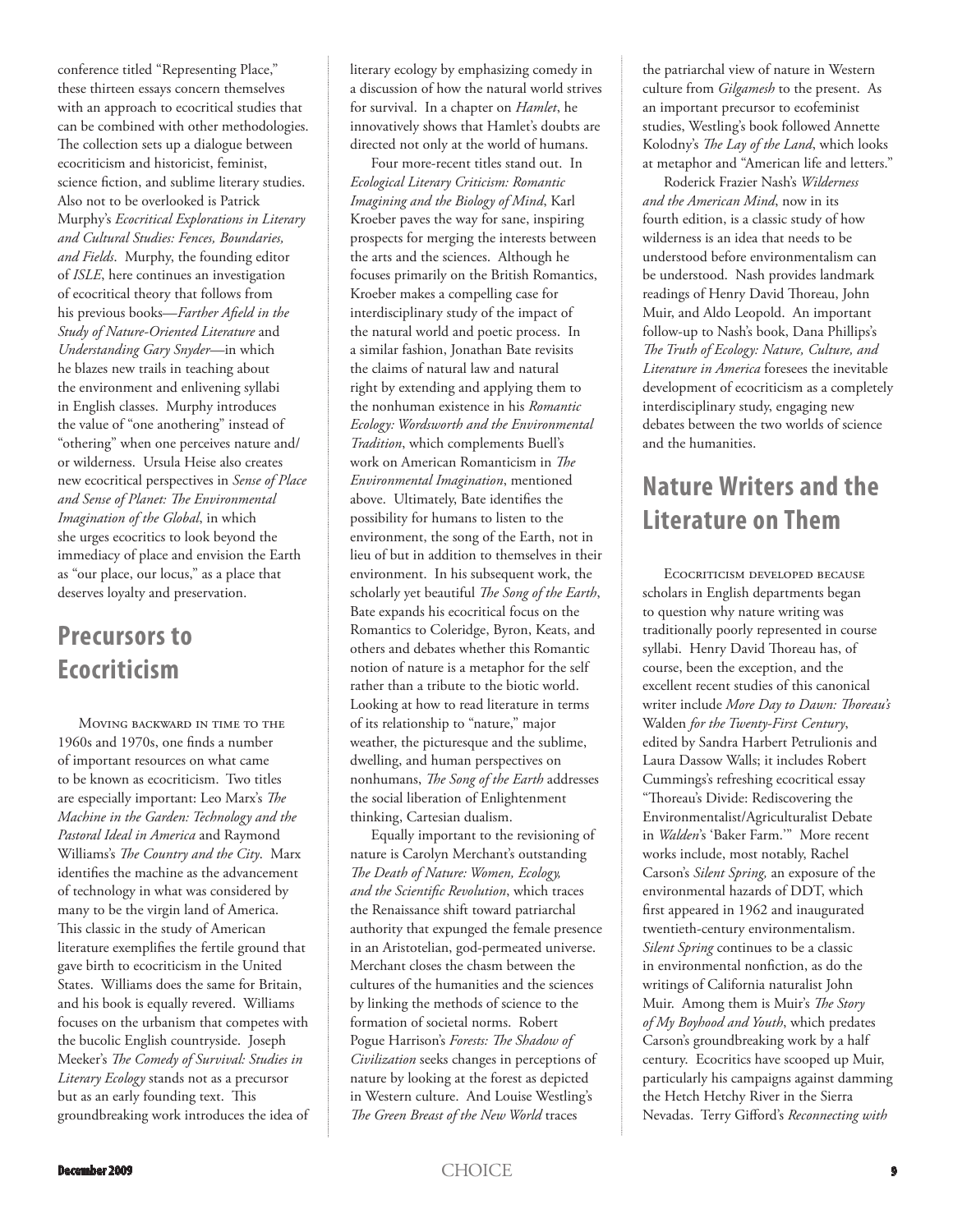*John Muir: Essays in Post-Pastoral Practice* presents Muir as writer of environmental texts par excellence. With Muir as his focus, Gifford demonstrates how to teach an ecocritical approach to literature, and he prefaces each chapter with his own poetry on Muir. In addition to an elucidation of Muir's writings, the book provides pedagogic advice on immersing in and teaching environmental literature, providing a useful map for practicing ecocriticism in the classroom and in literary research.

Those who teach environmental literature will want *Teaching North American Environmental Literature*, edited by Laird Christensen, Mark Long, and Fred Waage, which presents a diverse set of essays that not only address critical approaches—ecocriticism and environmental justice among them but also provide class plans and innovative ways to teach the work of nature writers and other place-based literature. *Women Writing Nature: A Feminist View*, edited by Barbara Cook, collects interesting essays written about famous and less familiar female nature writers, including Willa Cather and Kathleen Dean Moore, and in doing so shares the varied history and basic tenets of ecofeminism. Mark Allister demonstrates a new use for nature writing in *Refiguring the Map of Sorrow: Nature Writing and Autobiography,* in which he investigates the healing power nature provides to autobiographers suffering grief. He witnesses the values of human relationship with nonhuman animals and natural landscapes in numerous environmental texts by such writers as Terry Tempest Williams, Peter Matthiessen, and William Least Heat Moon.

A seminal contribution to the expansion of the study of nature writing is *Beyond Nature Writing: Expanding the Boundaries of Ecocriticism,* edited by Karla Armbruster and Kathleen Wallace. These essays go beyond the usual suspects to the ideas of wilderness, nature, and the unbuilt environment across (and slightly beyond) the entire span of American and British literature. Treated here are the book of Deuteronomy, Toni Morrison, Virginia Woolf, Chaucer, and science fiction, to select just a few of many individuals and topics.

The Library of America took up the task of bringing together, in one volume, key environmental texts, including excerpts of texts. The resulting anthology, *American Earth: Environmental Writing since Thoreau*,

edited by Bill McKibben (whose *The End of Nature* deals with global warming) and with a foreword by Al Gore, is invaluable. It presents works by the most famous American nature writers, among them Muir, Mary Austin, Aldo Leopold, Edward Abbey, Woody Guthrie, Walt Whitman, Leslie Marmon Silko, Barry Lopez, and Barbara Kingsolver. Also included is work by lesser luminaries, for example, Susan Fennimore Cooper, Lynn White Jr., and Mary Oliver.

In an essay of this length, one can only dip into the long list of nature writers; suffice to say their work is more and more incorporated into the classroom. *ASLE*  (the online presence of the Association for Study of Literature and the Environment) will be an excellent resource and also provides online access to the *ASLE Handbook on Graduate Study in Literature and Environment*, edited by Dan Philippon et al., now in its fourth edition, updated by Barbara Cook and Tina Richardson.

#### **Ecocritical Studies in Traditional Fields of Literature**

When critics seek to understand the aesthetics, politics, psychology, and/or science of the hegemony of one group over another, their cause diminishes in relation to their success. So too will ecocriticism merge into mainstream studies when the disenfranchised gain and assume authority. If ecocriticism fades away, as happens when scholars succeed in bringing an area of study from the margins into the mainstream, what remains? The reality is that, though we may not call them ecocriticism—a terminology that is already beginning to fall out of use—we will always have critical studies of how the environment is perceived in literature. One example is Robert Watson's *Back to Nature: The Green and the Real in the Late Renaissance.* In writing this meticulous study of Shakespeare's comedies, Marvel's pastoral lyrics, and the work of other Renaissance writers, Watson entered a brave new world of literary criticism. He shows that ecological concerns were present and assailed at that time, manifested by encroachment on natural resources and refiguring epistemological priorities in creation. Other preeminent ecocritical

works on the traditional English-language canon include Gabriel Egan's *Green Shakespeare: From Ecopolitics to Ecocriticism*  (released in the "Accents on Shakespeare" series) and Diane McColley's *Poetry and Ecology in the Age of Milton and Marvell*  ("Literary and Scientific Cultures of Early Modernity" series), which demonstrates conclusively and with authority that concerns about the environment and its impact on human society (including health) were as central to seventeenth-century poets as they are today.

One of the most fascinating new studies in ecocriticism, *Early Modern Ecostudies: From the Florentine Codex to Shakespeare*, edited by Thomas Hallock, Ivo Kamps, and Karen Raber (and released in the "Early Modern Cultural Studies" series), assembles essays that challenge the limits of ecocriticism not only in terms of arcane subject matter for example, it looks at the culture of the early modern cat—but also in looking at the unspoken assumption that human perceptions of nature have been somewhat consistent throughout history. In terms of the general field of poetics, David Gilcrest's *Greening the Lyre* makes a compelling case for the development of an ecopoetics in which nonhuman language lies outside the purview of current studies of poetry.

And finally, turning to film studies, one finds The *Landscape of Hollywood Westerns: Ecocriticism in an American Film Genre*, edited by Deborah Carmichael*.* This interesting collection joins ecocriticism with film studies, frontier writing, and portrayals of the landscapes of the American West.

## **Environmental Justice and Related Fields**

Some ecocritics argue that to separate the environment as an isolated phenomenon is to revitalize not only the sovereignty of humans over nature but also the inequities that that sovereignty entails. Accordingly, environmental justice looms large in ecocriticism, and that leads directly to Native American studies. Joni Adamson's important *American Indian Literature, Environmental Justice, and Ecocriticism: The Middle Place* looks at how Native American authors address environmental and ecological concerns. Covering the works of such writers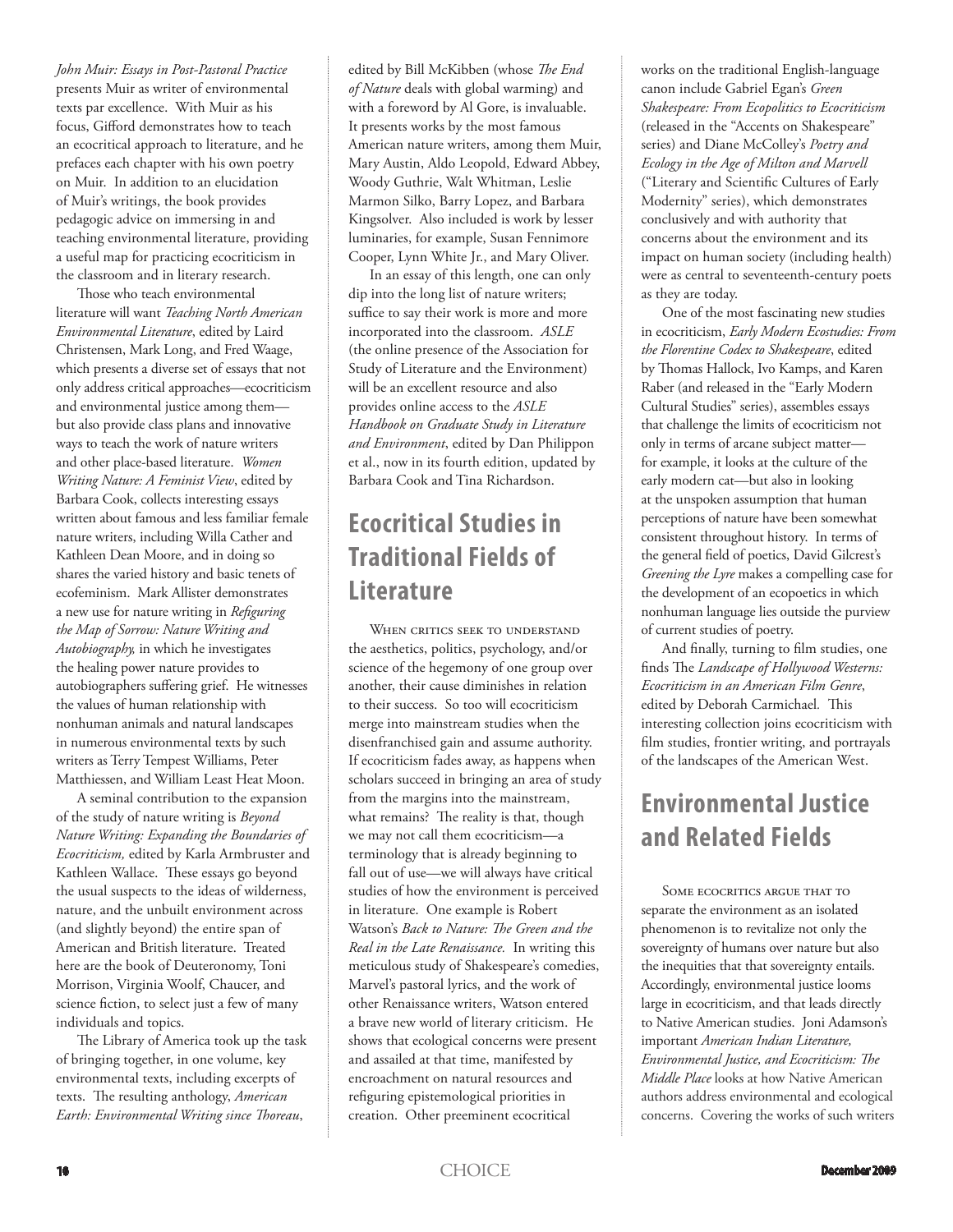as Louise Erdrich, Joy Harjo, and Leslie Marmon Silko, she documents problems in identity, alienation, and ecological landscapes and in so doing delivers an ecocritical study of both past and present Native American culture. In a complementary work, *Understories: The Political Life of Forests in Northern New Mexico,* Jake Kosek seeks the nature of the Native American sense of place. He would add "belonging" to Garrard's topics (as presented in *Ecocriticism*, discussed early in this essay) and merge it with the characteristics of Garrard's "dwelling." Kosek asserts that material and "symbolic" nature are factors integral to inequities in race and class in America. *Understories* serves as an informative and contextual source for the dangers of nuclear power and the cooperation necessary to protect the world, as depicted in Silko's multidimensional, environmental novel *Ceremony*.

Visitors to Washington State University's *Environmental Justice Cultural Studies* site can find T. V. Reed's essay "Environmental Justice Ecocriticism: A Memo-festo," which challenges ecocriticism in terms of environmental justice. Reed questions any study of literature and the environment that does not acknowledge the exigencies of race and class. Reed is also contributor to *The Environmental Justice Reader: Politics, Poetics and Pedagogy*, edited by Joni Adamson, Mei Mei Evans, and Rachel Stein, which documents environmental issues as particularly linked to social inequalities.

Those who broaden the term "environment" to include all environs will discover urban ecocritics and their rich study of cities. Essential to the study of urban environments and how they are perceived is *The Nature of Cities: Ecocriticism and Urban Environments*, edited by Michael Bennett and David Teague. Looking at literature, film, and poetry, the essays in this collection focus on urban and suburban environments and the cultures that emerge from them.

*Wild Things: Children's Culture and Ecocriticism*, edited by Sidney Dobrin and Kenneth Kidd, demonstrates that the study of the environment in children's literature produces important normative conclusions on how humans perceive and treat the environment. Looking at such figures as Walt Disney, Beatrix Potter, Dr. Seuss, E. B. White, and Jim Henson, the authors of these essays hail from a variety of disciplines.

Several books offering ecological treatments of other fields merit mention. Second-wave ecocriticism treats such environments as disease landscapes and medical geography of global disease wrought on environments by colonialism. In his brilliant, original *Romanticism and Colonial Disease*, Alan Bewell looks at the impact colonialism had on infecting native populations and how British Romantic literature reflects that epidemiological crisis. This ecological colonization includes not only smallpox epidemics in the Americas but also long-term psychological and medical effects of colonization in tropical climates worldwide. Bewell identifies these concerns in the works of Percy Bysshe Shelley, William Wordsworth, John Keats, and many others. Another prizewinning book that might not fall under the strict rubric of ecocritism but will interest all students of language and landscape is Keith Basso's *Wisdom Sits in Places: Landscape and Language among the Western Apache*. In this work of creative nonfiction, Basso (an anthropologist and rancher) explores the lore, lays, and ethnography of ancestral and modern Apache landscapes. Ecocriticism has expanded globally, and Tejumola Olaniyan and Ato Quayson offer an African perspective in *African Literature: An Anthology of Criticism and Theory*. Although primarily a collection of literary criticism of key writers and critics, the book includes an ecocritical perspective that cannot be ignored.

Last, in *From Apocalypse to Way of Life* geologist Frederick Buell (brother of Lawrence Buell, discussed above) writes about the "environmental crisis in the American century," providing a definitive, scholarly account of what is now called "ecopocalypse."

#### **Bibliographies, Journals, and Web Sites**

The Association for the Study of Literature and Environment (ASLE) is an invaluable source for students of ecocriticism. Founded in 1992 (its one thousand members include twenty-three international affiliates), ASLE "seeks to facilitate interdisciplinary and innovative approaches to the study of nature and culture through forms such as nature writing, art, ecocritical scholarship,

pedagogy, science writing, poetry, music, creative writing, and film, among other forms." ASLE's annotated bibliography is now available online, but 1990-97 titles are also available in print. ASLE's first print bibliography, *Association for the Study of Literature and the Environment: Bibliography, 1990-1993*, ed. by Zita Ingham and Ron Steffens, includes 120 pages of works pertaining to ecocriticism (compiled by Ingham). Since 1993, the bibliography has been available in ASLE's official journal, *Interdisciplinary Studies of Literature and Environment: ISLE*, which is now available online. In 2009, this flagship journal (now available through Oxford Journals) went from semiannual to quarterly publication. According to the journal's Web site, "ISLE seeks to explore the relation between human beings and the natural world, and publishes articles from literary scholars in other fields relevant to 'literature and environment.'" Its stated goals are "to encourage such scholarship, writing, and teaching, while facilitating the development of a theoretical foundation for these activities." The ASLE bibliography now contains almost 1,300 entries, not including those collected in the print bibliography between 1990 and 1997. The bibliography draws entries from 194 scholarly sources and institutions related to ecocriticism. *ISLE*'s predecessor, *The American Nature Writing Newsletter* ("a biannual publication devoted to the study of writing on nature"), launched in 1989, is also available online. Other resources available on the ASLE site are the ecocritical library, providing links to articles and online texts; announcements about professional events and conferences; relevant news; and *Handbook on Graduate Study in Literature and the Environment*, a directory of universities and colleges in the United States with graduate programs and degrees in environmental sciences, environmental literature, and human ecology.

The Web site for ALECC—the Association for Literature, the Environment and Culture in Canada, the Canadian offshoot of ASLE—provides links to international ASLE affiliates and resources in Canadian ecocriticism. Its online journal, *The Goose,* has been designed to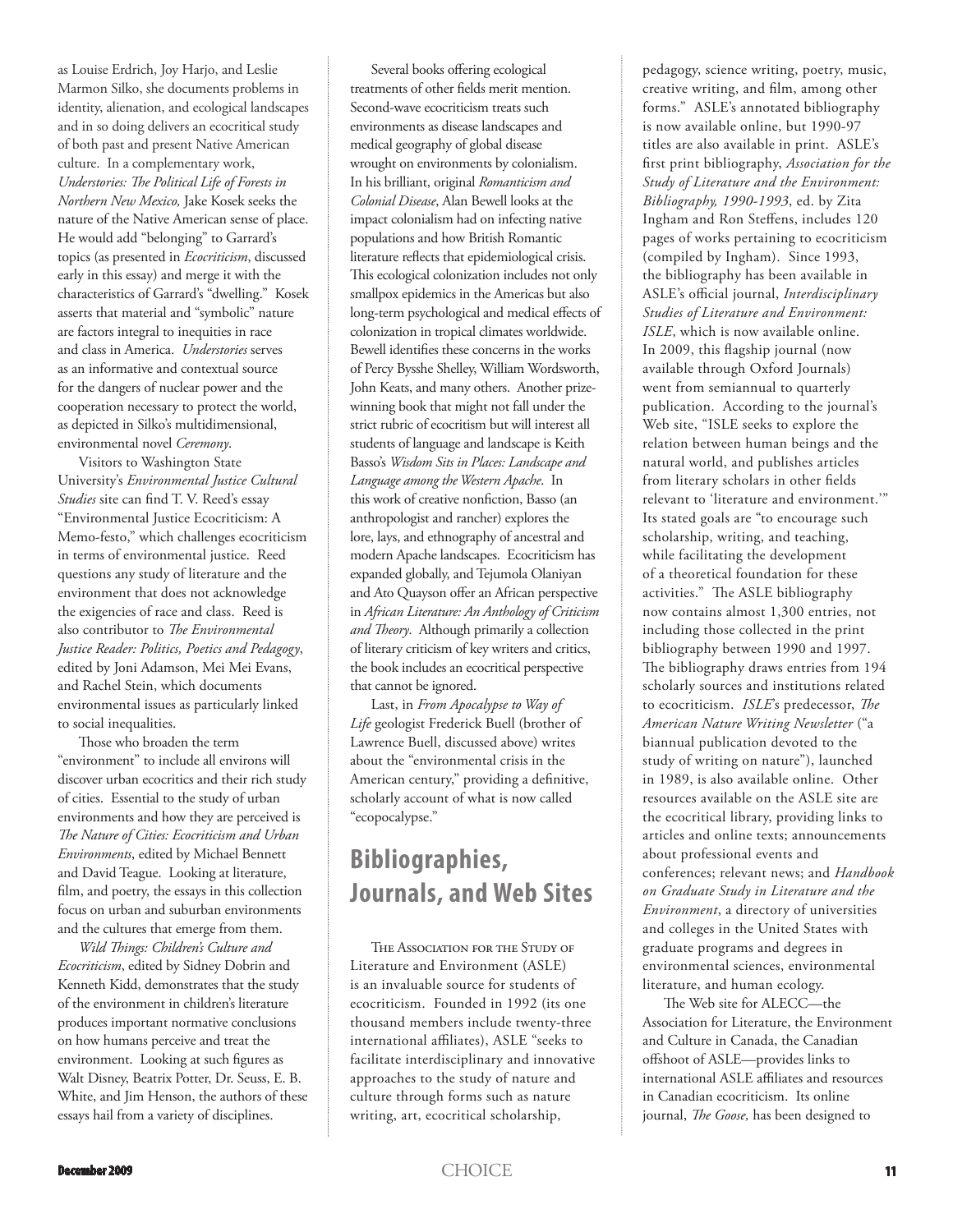complement *ISLE* with articles on Canadian literature. The Australasian Universities Modern Language Association also prints its own journal, *A.U.M.L.A*, now available online.

Another online bibliography is available at *PAL: Perspectives in American Literature* (Appendix U: "Nature, Ecocriticism, and Ecofeminism"). The ten entries for ecocriticism in American letters (1996- 2004) are all discussed in this essay. Other useful new online, peer-reviewed journals include the *Journal of Ecocriticism* (*JoE*), launched in 2008, and *Green Theory and Praxis: The Journal of Ecopedagogy* (launched in 2005).

#### **What Next?**

Like any political, religious, or social cause, ecocriticism started out with a simple agenda, which was—more or less—to save the environment. Such a cause as a literary venture includes promoting literature that impacts the environment and serves the agenda. Ecocritics argue that literature that discourages that agenda should be reevaluated under the scrutiny of contemporary concerns. Ecocriticism may well be in its demise already. In their 2004 essay "The Death of Environmentalism: Global Warming Politics in a Post-Environmental World," available through ^IBreakthrough Institute^R <http://www. thebreakthrough.org/about.shtml>, Michael Shellenberger and Ted Nordhaus proclaimed that global warming politics can no longer be a "cause." The environmental crisis requires global change. Ecocriticism, once the literary arm of environmentalism, has evolved into a multidisciplinary approach to all environmental literature, which, if ecocriticism does its work, will be all literature. Period.

#### **Works Cited**

- Adamson, Joni. *American Indian Literature, Environmental Justice, and Ecocriticism: The Middle Place*. Arizona, 2001 (CH, Oct'01, 39-0768).
- *African Literature: An Anthology of Criticism and Theory*, ed. by Tejumola Olaniyan and Ato Quayson. Blackwell, 2007 (CH, Jun'08, 45-5409).
- Allister, Mark. *Refiguring the Map of Sorrow: Nature Writing and Autobiography*. University Press of Virginia, 2001 (CH, May'02, 39-5024).
- *American Earth: Environmental Writing since Thoreau*, ed. by Bill McKibben. Literary Classics of the United States; distributed by Penguin Putnam, 2008.
- *Association for the Study of Literature and the Environment: Bibliography, 1990-1993*, ed. by Zita Ingham and Ron Steffens; contributing eds., Keith Alman et al. The Association, 1994.
- Barry, Peter. *Beginning Theory: An Introduction to Literary and Cultural Theory*. Manchester, 1995; 3rd ed., 2009.
- Basso, Keith H. *Wisdom Sits in Places: Landscape and Language among the Western Apache*. New Mexico, 1996.
- Bate, Jonathan. *Romantic Ecology: Wordsworth and the Environmental Tradition*. Routledge, 1991 (CH, Jan'02, 28-2544).
- \_\_\_. *The Song of the Earth*. Harvard, 2000 (CH, Feb'01, 38-3176).
- Bewell, Alan. *Romanticism and Colonial Disease*. Johns Hopkins, 1999.
- *Beyond Nature Writing: Expanding the Boundaries of Ecocriticism*, ed. by Karla Armbruster and Kathleen R. Wallace. University Press of Virginia, 2001 (CH, Apr'02, 39-4412).
- Buell, Frederick. *From Apocalypse to Way of Life: Environmental Crisis in the American Century*. Routledge, 2003.
- Buell, Lawrence. *The Environmental Imagination: Thoreau, Nature Writing, and the Formation of American Culture*. Belknap, Harvard, 1995 (CH, Sep'95, 33-0121).

\_\_\_\_. *The Future of Environmental Criticism: Environmental Crisis and Literary Imagination*. Blackwell, 2005 (CH, Jan'06, 43-2657).

\_\_\_\_. *Writing for an Endangered World: Literature, Culture, and Environment in the U.S. and Beyond*. Belknap, Harvard, 2001 (CH, Nov'01, 39-1386).

Carson, Rachel. *Silent Spring*. Houghton Mifflin, 1962.

*Coming into Contact: Explorations in Ecocritical Theory and Practice*, ed. by Annie Merrill Ingram et al. Georgia, 2007.

*Culture, Creativity and Environment: New Environmentalist Criticism*, ed. by Fiona Becket and Terry Gifford. Rodopi, 2007.

- *Early Modern Ecostudies: From the Florentine Codex to Shakespeare*, ed. by Thomas Hallock, Ivo Kamps, and Karen L. Raber. Palgrave Macmillan, 2008 (CH, Jun'09, 46-5456).
- *The Ecocriticism Reader: Landmarks in Literary Ecology*, ed. by Cheryll Glotfelty and Harold Fromm. Georgia, 1996.
- Egan, Gabriel. *Green Shakespeare: From Ecopolitics to Ecocriticism* . Routledge, 2006.
- *The Environmental Justice Reader: Politics, Poetics & Pedagogy*, ed. by Joni Adamson, Mei Mei Evans, and Rachel Stein. Arizona, 2002 (CH, Apr'03, 40-4582).
- Garrard, Greg. *Ecocriticism*. Routledge, 2004.
- Gifford, Terry. *Reconnecting with John Muir: Essays in Post-Pastoral Practice*. Georgia, 2006.
- Gilcrest, David W. *Greening the Lyre: Environmental Poetics and Ethics*. Nevada, 2002 (CH, Feb'03, 40-3255).
- *The Green Studies Reader: From Romanticism to Ecocriticism*, ed. by Laurence Coupe. Routledge, 2000.
- *The Greening of Literary Scholarship: Literature, Theory, and the Environment*, ed. by Steven Rosendale. Iowa, 2002 (CH, Dec'02, 40- 2002).
- Harrison, Robert Pogue. *Forests: The Shadow of Civilization*. Chicago, 1992 (CH, Nov'92, 30-1335).
- Heise, Ursula K. *Sense of Place and Sense of Planet: The Environmental Imagination of the Global*. Oxford, 2008 (CH, Mar'09, 46- 3859).
- *The ISLE Reader: Ecocriticism, 1993-2003*, ed. by Michael P. Branch and Scott Slovic. Georgia, 2003.
- Kolodny, Annette. *The Lay of the Land: Metaphor as Experience and History in American Life and Letters*. North Carolina, 1975 (CH, Jan'76).
- Kosek, Jake. *Understories: The Political Life of Forests in Northern New Mexico*. Duke, 2006.
- Kroeber, Karl. *Ecological Literary Criticism: Romantic Imagining and the Biology of Mind*. Columbia, 1994 (CH, Jul'95, 32-6062).
- *The Landscape of Hollywood Westerns: Ecocriticism in an American Film Genre*, ed. by Deborah A. Carmichael. Utah, 2006 (CH, Mar'07, 44-3780).
- Love, Glen A. *Practical Ecocriticism: Literature, Biology, and the Environment*. University Press of Virginia, 2003.
- Marx, Leo. *The Machine in the Garden: Technology and the Pastoral Ideal in America*. Oxford, 1964.
- McColley, Diane Kelsey. *Poetry and Ecology in the Age of Milton and Marvell*. Ashgate, 2007 (CH, Apr'08, 45-4233).
- McKibben, Bill. *The End of Nature*. Random House, 1989 (CH, Mar'90, 27-3875).